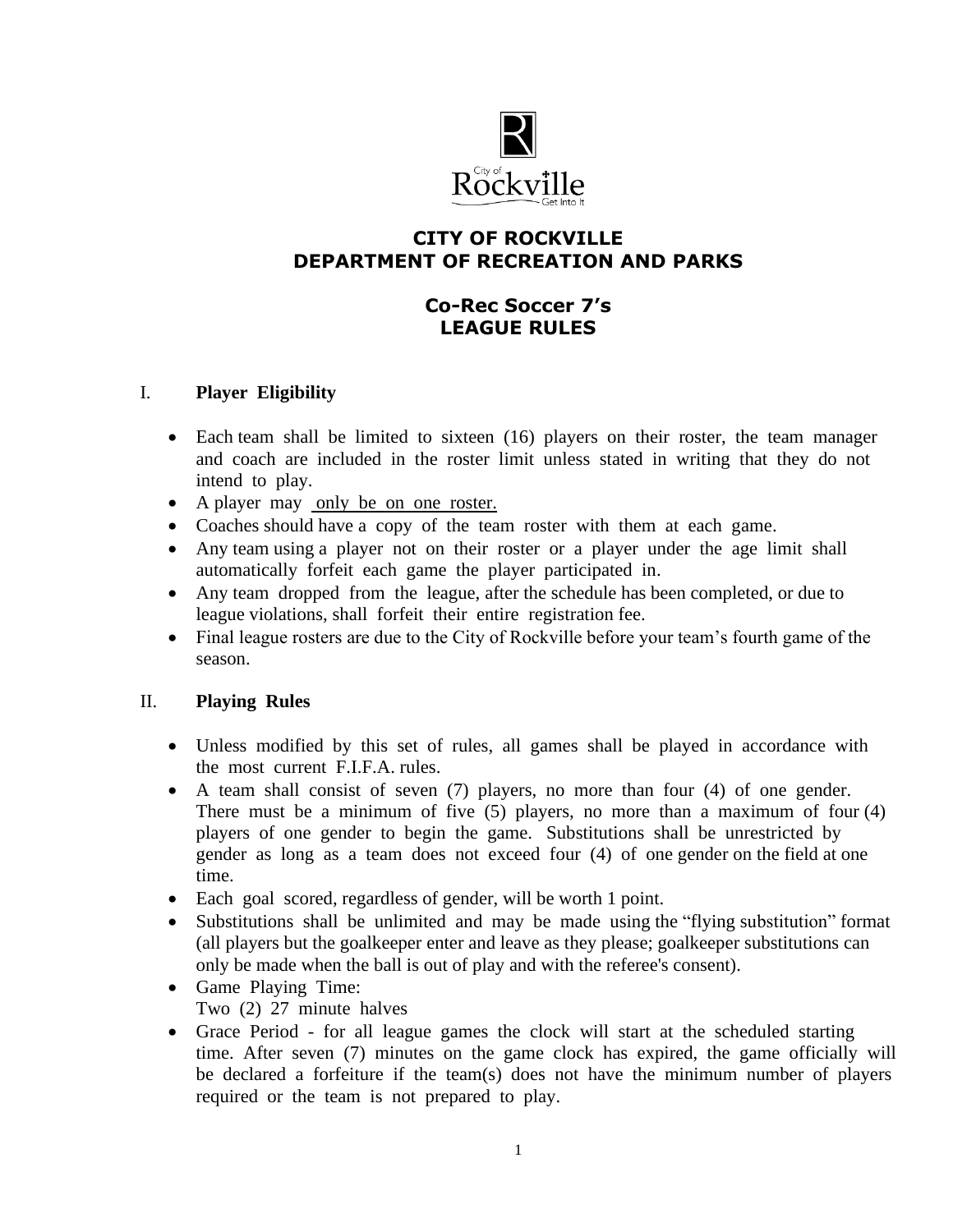- For set-pieces the opposing team will be required to be seven (7) yards away from the spot of the foul.
- Throw-ins will be used if the ball goes out-of-bounds on the sidelines.
- Every player must wear the same color shirt for the entire game.
- Appropriate soccer shoes or sneakers must be worn. No metal spikes are allowed.
- Shin guards are required.
- The away team is required to change jerseys if there is a color conflict.
- Female players may protect themselves above the waist by "gluing", i.e. using hands to cover an area susceptible to injury by the ball.
- Slide tackling is not permitted. A slide tackle is defined as a player leaving their feet to play the ball within the proximity of an opposing player. A deliberate slide tackle infringement in the penalty box will result in a penalty. The referee has the ability to issue either a yellow or red card if the act is deemed to injure or is from behind.
- *New*: Goal keepers are allowed to slide/dive in the goal keepers area; however, goal keepers are considered outfield players when they are not in the goal keeper area, therefore goal keepers are not permitted to slide when out of their box.
- There are no offsides in Soccer 7's.
- Playoff games ending in ties will be decided by the following:
	- 1. FIFA penalty kicks –No overtime.

## III. **Disciplinary Action**

- Any player receiving a red card is suspended for a *minimum* of one (1) game (the next game played by that team). If a player receives a second suspension in a season that player is suspended for one year.
- Any player receiving a yellow card will leave the playing field for three (3) minutes. That team will play down a man for the duration of the suspension, or if the opposing team scores a goal (power play). Note that the carded player must wait the full (3) minutes before being permitted to reenter the field of play. Any player accumulating three (3) yellow cards in different games of a season will be suspended for a minimum of one (1) game. The second suspension will be for one year.
- All team managers are responsible for their players and spectators. If any player or spectator runs onto the field of play during a game (except when substituting), the game will be declared over by the referees and declared a forfeiture by the Recreation Department.
- Any player, manager, or coach who approaches a referee in a negative manner after the conclusion of a league game shall be suspended for at least one (1) game.
- Any player who makes contact, physically strikes, or verbally threatens any official or player will be suspended from all league play for a minimum of one year from the date of the incident.
- Any player wishing to appeal a red card must summit an appeal in writing within 48 hours of the red card being issued to the league director.
- Any team who violates the City of Rockville regulations regarding the possession or consumption of alcoholic beverages or use of illegal substances on park property shall be suspended for the remainder of the season and dropped from the league.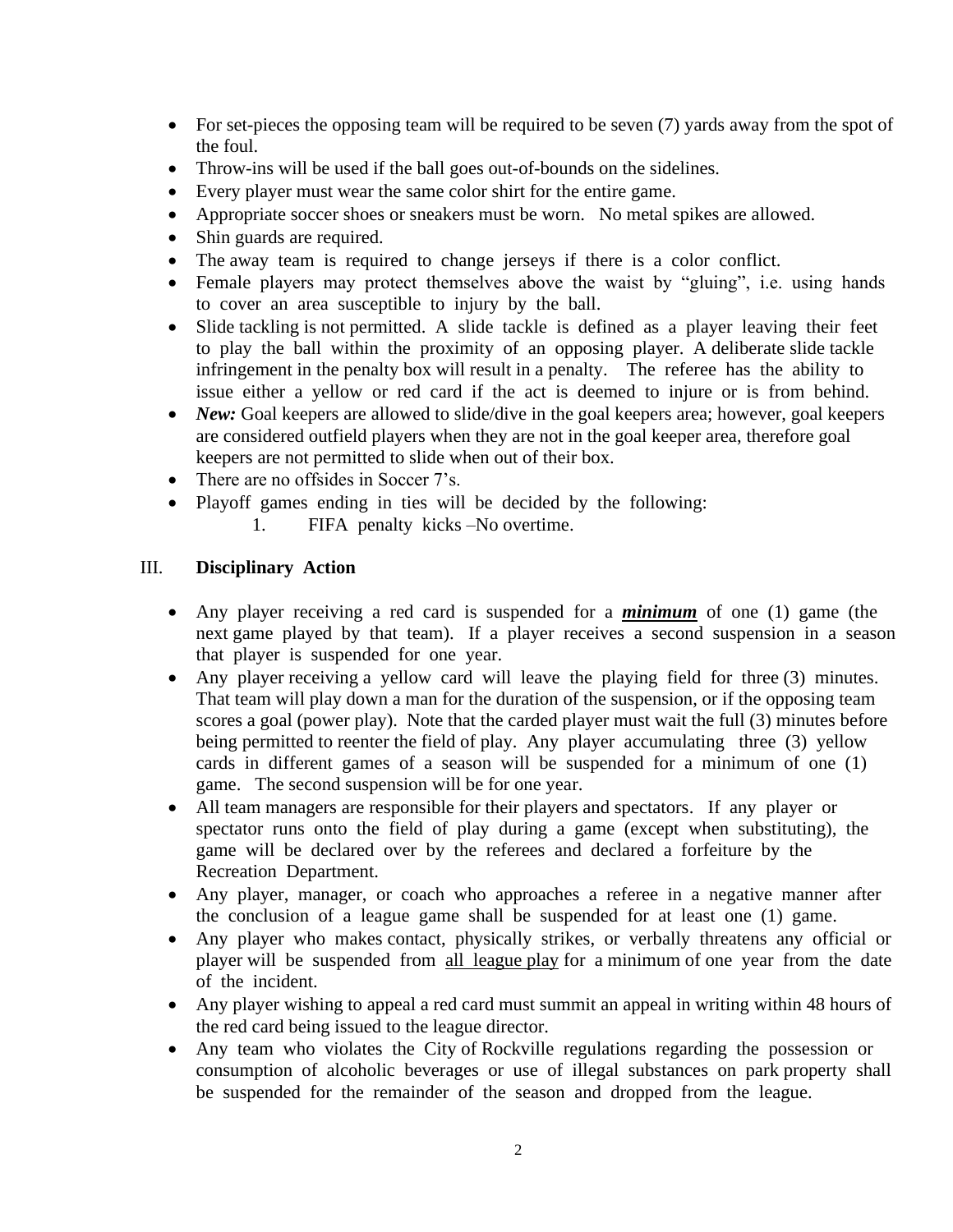• Please request the specific official disciplinary guidelines sheet for more details on what warrants a yellow card, or red card.

## IV. **Official Scorer/Field Supervisor**

- Officials will report the final score to the league director. League director will post the scores and standings on the City's website.
- In case of rain or inclement weather, please call 240-314-5055 for cancellation decisions. A weather announcement will be made by 5pm on the night of games. If weather conditions change during a game, it will be up to the game officials to make the decision regarding the cancellation of the game. If a game is cancelled at the game site, the league director will update the weather line.

## V. **Tie Breakers**

Standings will be based on the following:

- League record, three (3) points for a win, one (1) point for a tie, zero (0) points for a loss, and negative one (-1) point for a forfeit.
- Goal differential
- Goals scored for entire season
- Goals scored against for entire season
- Coin Toss

## VI. **Tournament Format:**

• Team format will be based on the number of teams who register. Please check the schedule in due course.

## VII. **Awards:**

• Awards shall be as follows: A Tournament Champion – Trophy, and \$100.00 gift certificate to local restaurant B Tournament Champion -- Trophy

## VIII. **League Director:**

Derrick Thompson 240-314-8652 [dthompson@rockvillemd.gov](mailto:dthompson@rockvillemd.gov)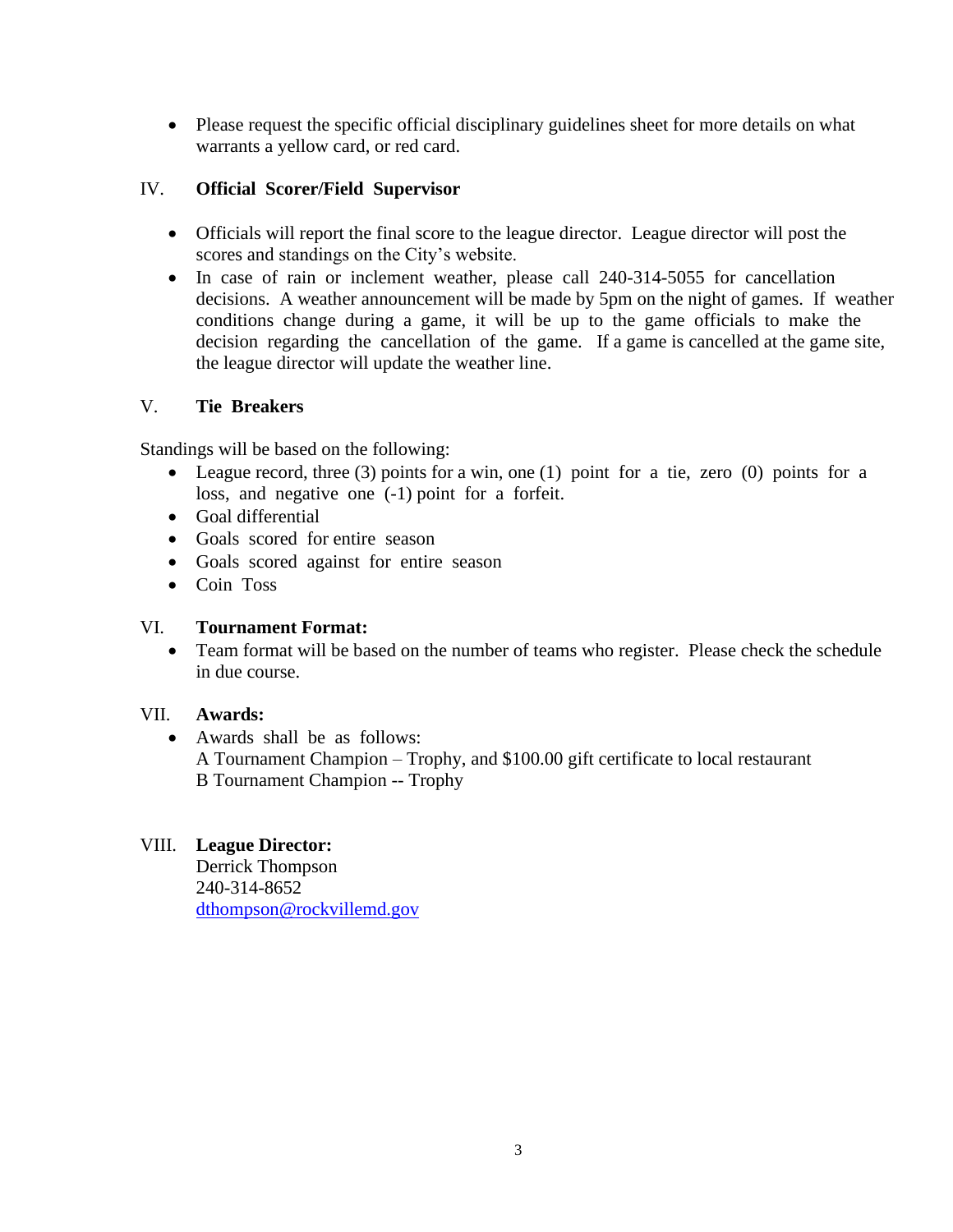

#### **MISSION**

The City of Rockville's Adult Sports Division mission is to provide league and program opportunities for adults of all ages. Programs are designed to promote physical activity, economic development, improve health, and provide social outlet through participation at well maintained facilities.

#### **EXPECTATIONS**

The City of Rockville provides league rules that dictate how the program is operated and governed.

The City of Rockville requires players, coaches/team managers, and spectators to exhibit good conduct and sportsmanship before, during, and after games. Examples of good sportsmanship and conduct include but are not limited to:

- Fairness
- Ethics
- Respect
- Sense of fellowship
- Teamwork
- Positively encourage and congratulate all players and opponents as well as officials, city staff
- Understanding and promoting that this is a recreational league

## **POLICIES/DISCIPLINARY MEASURES**

*City of Rockville Sports Supervisors reserve the right to amend disciplinary measures below if investigation deems it necessary* 

- Coach or Team Manager/Player/Spectator Ejection
	- $\circ$  If ejected from a league game, that individual will be suspended from the team's next played league game or for a period of time deemed fair by the league. A second ejection during the season shall be an automatic suspension; length of suspension will depend on severity of incident. Subject to one year suspension from date of incident if deemed necessary. Team manager/coach should remind their players of this rule before the start of the season.
- Ineligible Players
	- o A coach/team manager who knowingly uses a suspended or ineligible player shall forfeit his/her coaching/team manager position and the team shall forfeit all games in which the player participated.
- Unsportsmanlike conduct: